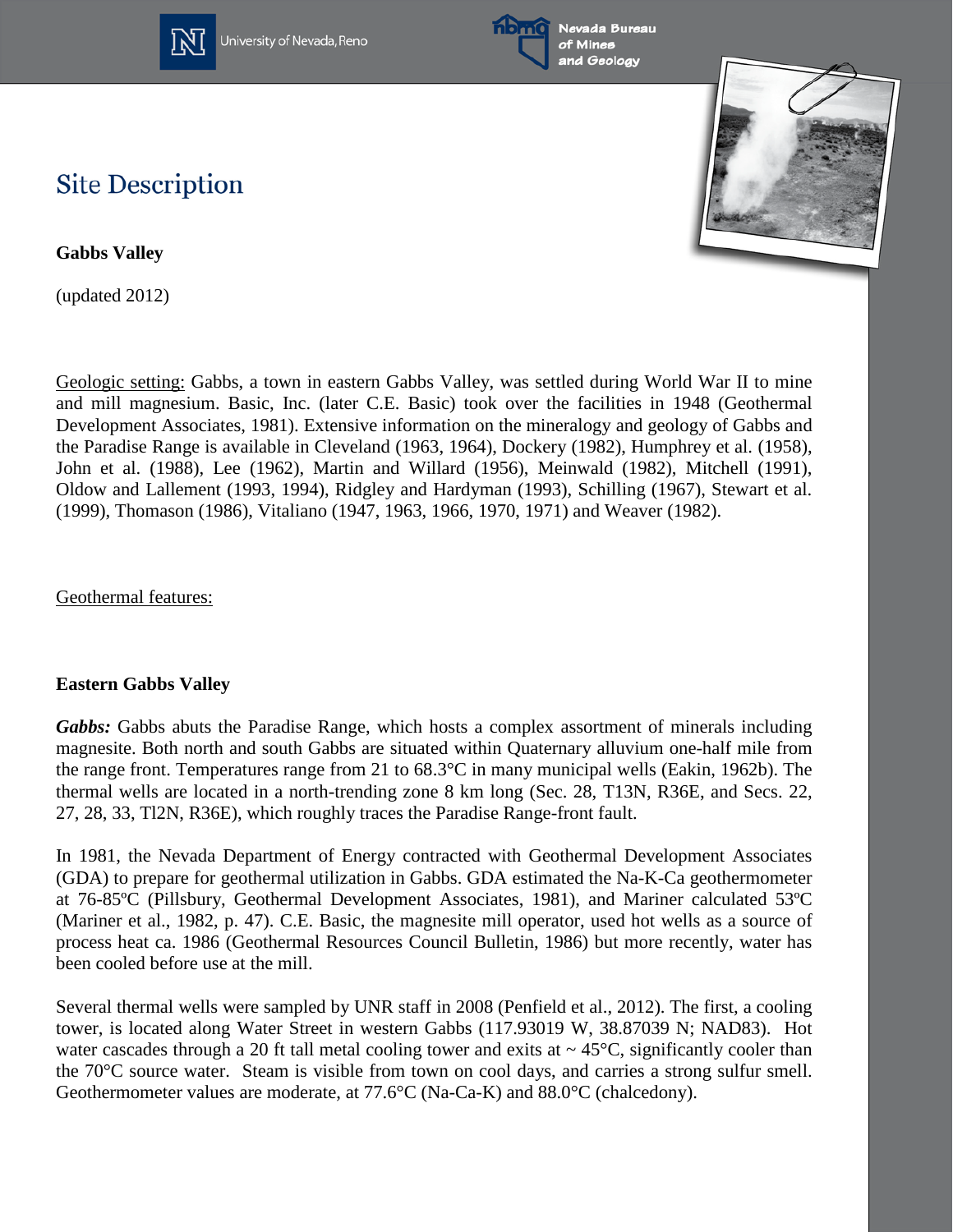



Nevada Bureau of Mines and Geology

# **Site Description**



The Gabbs community picnic area was sampled at the northernmost handpump, the warmest of three in the park (117.93112 W, 38.85724 N; NAD83). A local reported that well water heats the swimming pool in summer. Geothermometer values are moderate, at 56.0°C (Na-Ca-K) and 77.5°C (chalcedony). This site is 200m north of the Gabbs athletic field well, which is reportedly 51.7  $\degree$ C, but not accessible during the UNR visit (locked shed).

A 21.4°C water truck refill well was also sampled 3 km north of Gabbs, near the Sierra Magnesite Mine turn-off (117.92318 W, 38.89547 N; NAD83). Geothermometer values are low, at 49.0°C (Na-Ca-K) and 39.7°C (chalcedony).

*Gene Sawyer Well:* Brooks Ranch, located ~15km N of Gabbs on State Route 361, is reported to have a hot well. The owners were willing for a sample to be collected in April 2006, but recent storms had cut power to the well.

*Holly Well:* This well is located at the mouth of Lodi Valley, ~5.5 miles NNE of Gabbs along the road to Lodi Valley. It served as the industrial water source for Gabbs during the 1940's. Holly well is located 3 miles east of Hwy 361, north of Gabbs, but was not sampled - too cold (13.1°C). The well was originally developed for a horse corral, but the area is currently abandoned.

*Kelly Well:* The original location of Kelly Well has been destroyed. A nearby modular house may have a replacement well, but UNR samplers did not investigate further.

## **Central Gabbs Valley**

*Rawhide Hot Springs:* The highest spring temperatures in Mineral County are found at Wedell Springs in the SW¼ Sec. 7, T12N, R34E. These springs are called Rawhide Hot Spring on the Walker Lake 30'x60' Quadrangle map. They consist of two main springs with temperatures of 53.9- 62.2°C (Eakin, 1962a). The site is surrounded by junk, but the hot spring pools are free of debris. Rawhide Hot Springs are near a range-bounding fault along western Fissure Ridge and Monte Cristo Mountains (Kleinhampl and Ziony, 1985).

Schrader (1947, p. 146) reported that excellent water for domestic and other purposes was hauled to the mining camp of Rawhide, about 22 km west of these springs. A hot well is indicated on USGS 7.5' maps seven kilometers north of Rawhide Hot Springs (SW¼ SW¼ Sec. 17, T13N, R34E). The site had been developed with a holding tank and water trough, but was abandoned by April 2006. The well is  $\sim$ 2 km west of the range-front Fissure Ridge–Monte Cristo Mountains fault.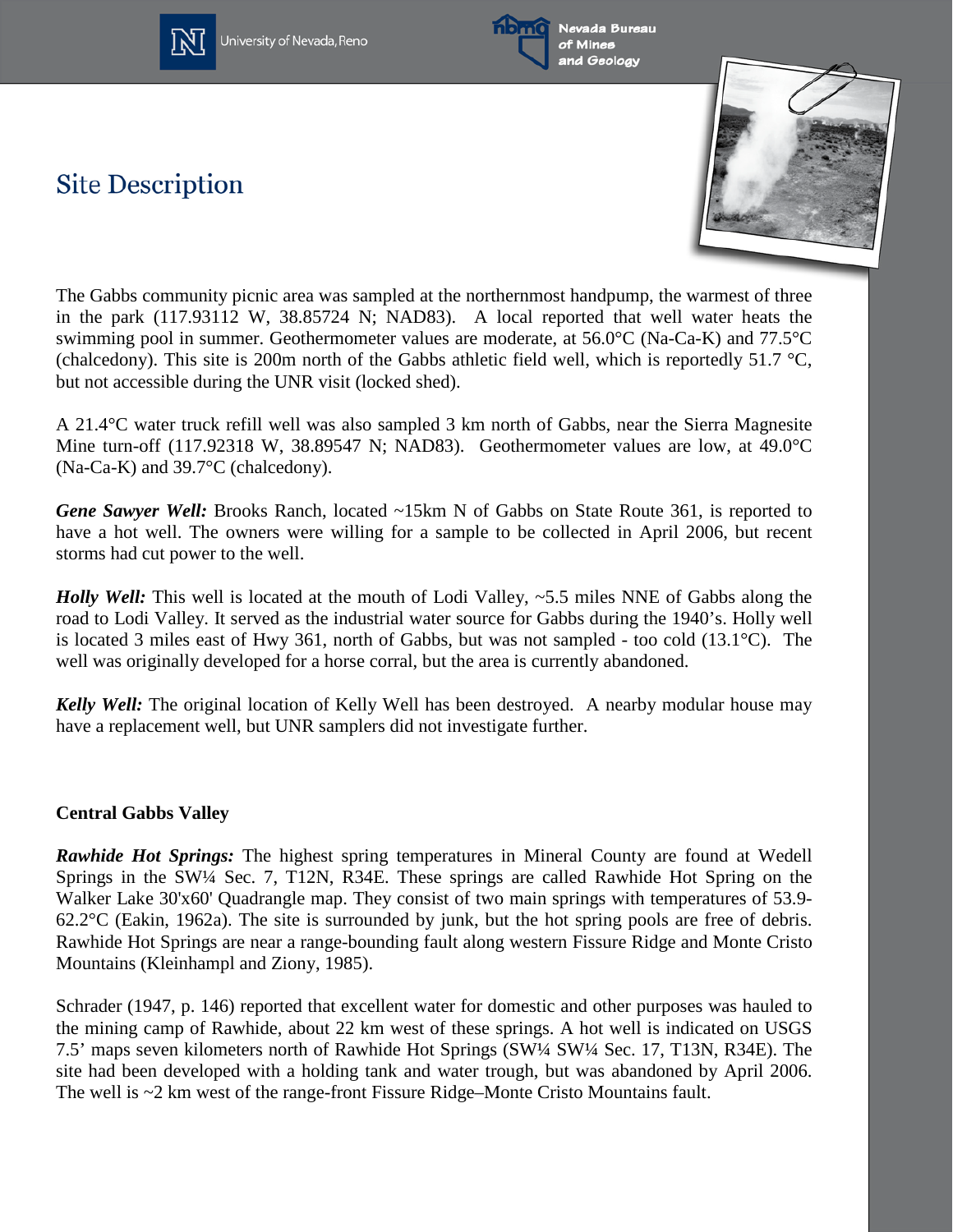



**Site Description** 



The southernmost orifice at Rawhide Hot Springs is also referred to as Wedell Spring #1 in literature. UNR sampled the pond's hottest point, 56°C, beneath a white/orange algal mat. The spring has an estimated 10L/min recharge (the hot springs were improved with piping and cement tubs, which enabled samplers to displace 1L and measure the refill time). Location coordinates are 118.19617 W, 38.91937 N (NAD83). Geothermometer values are high, at 134.1°C (Na-K-Ca-Mg) and 160.8°C (quartz).

*Diamond A Ranch, Gabbs Valley Ranch:* The ranches have multiple irrigation wells, ~25-30km southwest of Gabbs. Peter Vikre (2000, pers. comm.) reported well temperatures up to 26°C. Access was denied to UNR samplers in April 2006.

Leasing information: An 18,500 acre property, leased by Geoglobal Energy LLC, hosts a blind geothermal system discovered and delineated in the 1970's. The site is ~8 km east of Rawhide Hot Springs, near Lower Phillips Well. A variety of geophysical surveys, including gravity, magnetic, magnetotelluric, time-domain electromagnetic (TDEM), Schlumberger soundings and micro-seismic surveys, as well as TG drilling, were performed. Geoglobal plans or has performed geochemistry, LIDAR, and structural mapping. A rough heat-in-place estimate of 20MW has been calculated for the property.

#### **Western Gabbs Valley**

*Car Frame Windmill area:* Shallow temperature surveys, led by Chris Kratt of Desert Research Institute, have identified a subsurface anomaly covering  $\_\_\_\$  km<sup>2</sup> near Car Frame Windmill. The windmill itself is non-operational, with no historical data available for temperature or chemistry. Hot water was encountered in mineral exploration holes near T11N, R32E.

*Deadhorse Wells:* Water from Dead Horse Wells is reported to be hot (Miller et al., 1953). This area is ~16 km west of Rawhide Hot Springs and 7 km southwest of Rawhide, in Sec. 21, Tl2N, R32E. UNR staff found Dead Horse Wells destroyed, but measured a well 100m east at 16.8°C.

*Pipeline Well:* UNR technicians sampled a 21.3<sup>o</sup>C well on the western margin of Gabbs Valley, 5 miles SE of the Rawhide mine site. The well pump registered 100 psi at the time of sampling, with water flowing 0.5 L/min into a cattail-filled pond. There were no characteristic rocks nearby, only alluvium and sage. Location coordinates are 118.33943 W, 38.96697 N (NAD83). Geothermometer values are moderate, at 87.2°C (Na-Ca-K) and 92.9°C (chalcedony).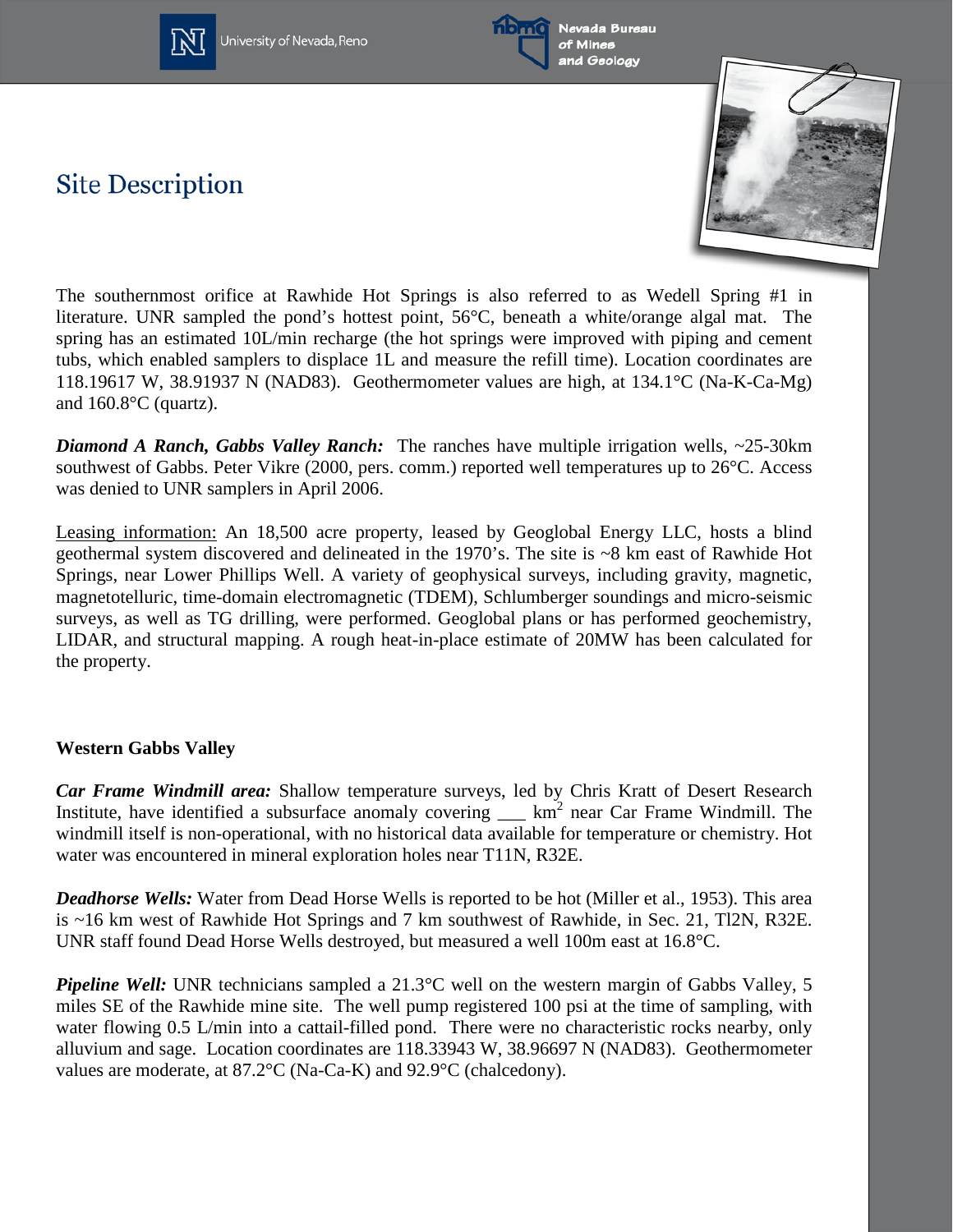





*Murphys Well:* Murphys Well is a mine adit with stagnant, 11.0°C water 6 m below ground level. The site could not be sampled.

Leasing information: ORMAT received drilling permits in first quarter 2010 for a property near Car Frame Windmill, southwestern Gabbs Valley.

### **Northern Gabbs Valley**

**Site Description** 

*Quartz Mountain, Kaiser Mine:* The Quartz Mountain area, 20 km north of Gabbs and 5 km west of Hwy 361, is a ghost town. Both Kaiser wells are out of commission: the road to #1 is overgrown and the aqueduct from #2 has been destroyed. Extensive alteration and chalcedonic spring sinter has been reported in talus, though this could be middle Miocene in nature.

Leasing information: RAM Power has leased the Quartz Mountain property on the boundary of Nye and Mineral counties, 20 km north of Gabbs. No information is available on this project, which no longer appears on the Company website.

#### Bibliography:

Eakin, T.E., 1962a, Ground-Water Appraisal of Diamond Valley, Eureka and Elko Counties, Nevada: Nevada Department Conservation and National Resources, Ground-Water Resources-Reconnaissance Series Report 6, 60 p.

Eakin, T.E., 1962b, Ground-Water Appraisal of Gabbs Valley, Mineral and Nye Counties, Nevada: Nevada Department Conservation and National Resources, Ground-Water Resources-Reconnaissance Series Report 9, 27 p.

Geothermal Development Associates, 1981, A Preliminary Plan for the Development of Geothermal Energy in the Town of Gabbs, Nevada: Department of Energy Publication, 95 p.

Geothermal Resources Council, 1986, BLM Approves Dixie Valley Power Plant: Geothermal Resources Council Bulletin, v. 15, no. 11, p. 27.